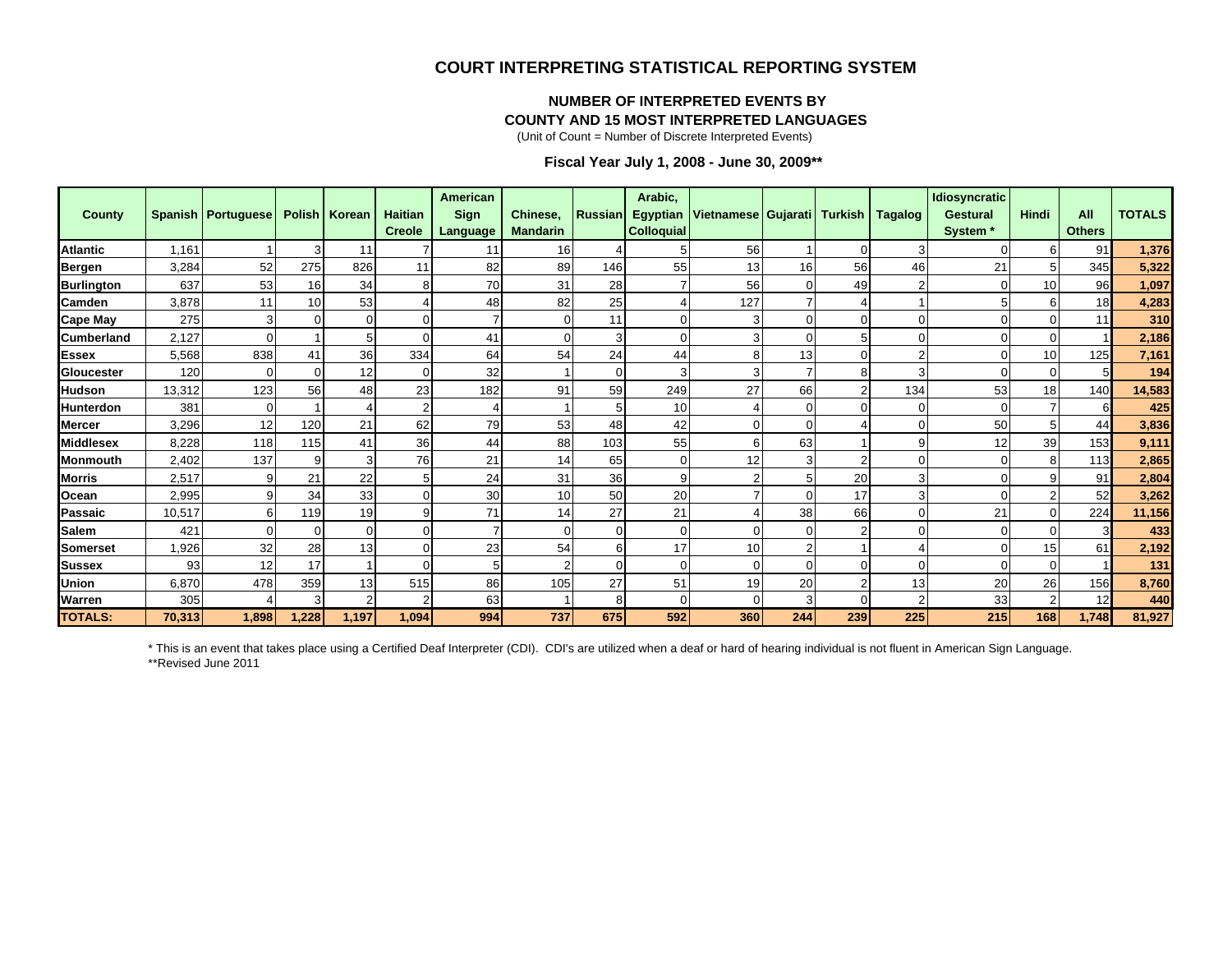### **COURT INTERPRETING STATISTICAL REPORTING SYSTEM**

### **NUMBER OF INTERPRETED EVENTS BY COUNTY AND PRIMARY CONTEXT**

(Unit of Count = Number of Discrete Interpreted Events)

# **Fiscal Year July 1, 2008 - June 30, 2009\*\***

| <b>County</b>     | Before a<br><b>Judge or</b><br><b>Grand Jury</b> | <b>Before</b><br><b>Hearing</b><br>Officer or in<br><b>CDR</b><br><b>Proceeding</b> | <b>Any Court</b><br><b>Support</b><br><b>Service</b> | <b>Total</b><br><b>Events</b> |
|-------------------|--------------------------------------------------|-------------------------------------------------------------------------------------|------------------------------------------------------|-------------------------------|
| Hudson            | 11,567                                           | 2,617                                                                               | 399                                                  | 14,583                        |
| Passaic           | 7,510                                            | 3,431                                                                               | 215                                                  | 11,156                        |
| Middlesex         | 6,086                                            | 1,057                                                                               | 1,968                                                | 9,111                         |
| Union             | 7,339                                            | 970                                                                                 | 451                                                  | 8,760                         |
| <b>Essex</b>      | 5,219                                            | 824                                                                                 | 1,118                                                | 7,161                         |
| Bergen            | 4,423                                            | 304                                                                                 | 595                                                  | 5,322                         |
| Camden            | 3,485                                            | 609                                                                                 | 189                                                  | 4,283                         |
| Mercer            | 2,956                                            | 603                                                                                 | 277                                                  | 3,836                         |
| Ocean             | 1,630                                            | 303                                                                                 | 1,329                                                | 3,262                         |
| Monmouth          | 1,970                                            | 269                                                                                 | 626                                                  | 2,865                         |
| <b>Morris</b>     | 1,977                                            | 388                                                                                 | 439                                                  | 2,804                         |
| Somerset          | 1,793                                            | 249                                                                                 | 150                                                  | 2,192                         |
| Cumberland        | 1,800                                            | 297                                                                                 | 89                                                   | 2,186                         |
| Atlantic          | 1,003                                            | 107                                                                                 | 266                                                  | 1,376                         |
| <b>Burlington</b> | 717                                              | 224                                                                                 | 156                                                  | 1,097                         |
| Warren            | 305                                              | 27                                                                                  | 108                                                  | 440                           |
| Salem             | 271                                              | 34                                                                                  | 128                                                  | 433                           |
| Hunterdon         | 375                                              | 19                                                                                  | 31                                                   | 425                           |
| Cape May          | 217                                              | 6                                                                                   | 87                                                   | 310                           |
| Gloucester        | 183                                              | 8                                                                                   | 3                                                    | 194                           |
| <b>Sussex</b>     | 113                                              | 8                                                                                   | 10                                                   | 131                           |
| <b>TOTALS</b>     | 60,939                                           | 12,354                                                                              | 8,634                                                | 81,927                        |

**\*\*Revised June 2011**